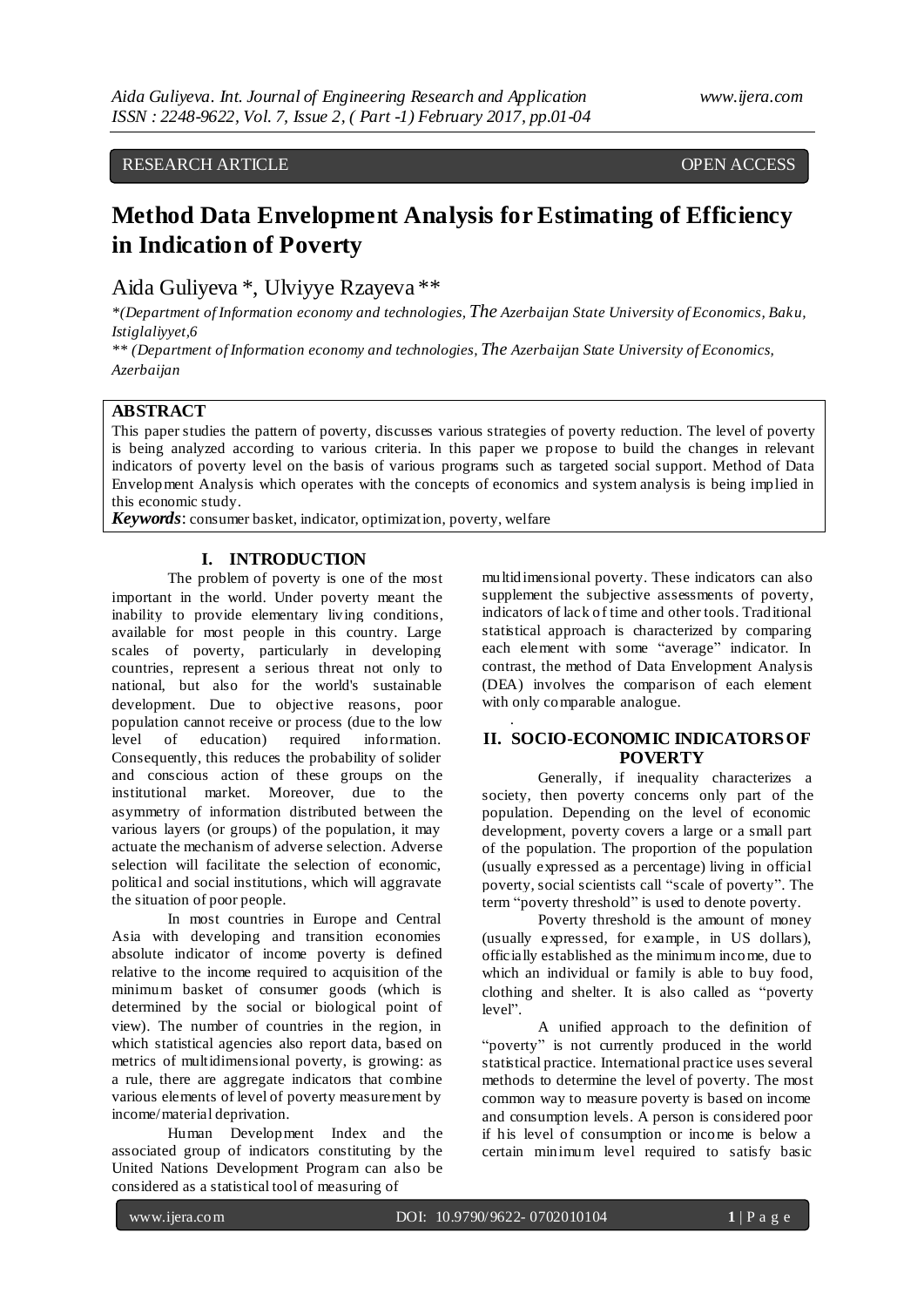needs. This minimum level is usually called as the "poverty line".

Distinction is made between absolute and relative poverty in sociology. Under absolute poverty meant a condition in which an individual is able to satisfy only the minimum requirements to ensure biological survival. Under the relative poverty meant the inability to maintain the level of beseeming life or a certain standard of living, adopted in the community. Relative poverty shows just how an individual is poor in comparison with other people. This paper analyzes the condition of absolute poverty through the DEA method.

The concept of absolute poverty is based on the poverty line, namely on such level of income (or consumption), at which the family is not able to buy the necessary life-sustaining food and other essentials to the minimum necessary. This concept is widely used for international comparisons and for national poverty estimates.

There are the following criteria of an estimation of poverty. *The subsistence minimum* is a measure of the volume and structure of consumption of the most important material benefits and services at a minimum level necessary to maintain the active physical condition of the adult, social and physical development of children and adolescents.

The subsistence minimum is used as criterion for assessing the number of poor people. In Azerbaijan for this purpose trait (line) of poverty is used. Rapid economic growth, which was observed in Azerbaijan in the last decade, unfortunately, has not resulted in a drastic reduction of poverty and inequality among the population. For 2015 the table share of the poor population in Azerbaijan among 129 countries of the world estimates the share of the poor in 49%.

In some countries, three threshold value of poverty are used:

- *food line;*
- *lower common trait (the proportion of food consumption is 70% of the cost of the consumer basket)*;
- *upper common trait (the proportion of food consumption is 56.5% of the consumer basket cost)*.

The composition of *the "consumer basket"* for the calculation of the minimum subsistence level is developed and approved by the relevant governmental and legislative authorities. In Azerbaijan, the food portion of the consumer basket is based on consumption norms developed by the National Institute of Nutrition. Sets products are calculated for individual socio-demographic groups. In most countries the rate of consumption of basic foodstuffs are designed to the physiological needs of energy and nutrients recommended by experts from

the Food and Agriculture Organization and the World Health Organization. In some countries, where the government cannot provide financial support to all persons with incomes below the subsistence minimum, additional criteria for evaluating the poorest part of the population are used. For example, for the provision of targeted social assistance in Azerbaijan, annually "need criteria" is approved, amounting to about 80% of the minimum subsistence level.

#### **III. DEA ASAMETHOD OFMODELING OF SOCIALINDICATORS AND POVERTY**

In the economic system each sphere can be viewed as an object which produces the product using the internal operations by transforming resources. Overall productivity is desired to obtain in the form of ratio of the sum of products at the output by the sum of the resources at the input. Unfortunately, values of measurement of products and resources have different nature and dimension, making it impossible for their direct summation.

DEA operates with the concepts of economics and system analysis and can be used for economic research. This method was first proposed in 1957 by M. Farrell [1] and elaborated group of authors in 1978 [2] and in 1984 [3]. At the same time it was coined the term DEA. Nowadays published hundreds of studies that use this method to analyze the effectiveness of the state, regions and municipalities. Below we will consider the possibility of the DEA, as a method of estimation of efficiency in the poverty level indication.

The statistical study of human welfare indicators used for assessment of absolute and relative poverty, is based on the materials of the household budget surveys that allow analyzing the process of distribution and social differentiation of the population by the level of material wealth, as well as information about living conditions of different population groups. Each country decides what to use as the main criterion of material well – income or expense [4]. Relevant indicators of poverty in this paper we propose to build on the basis of distribution of public expenditure (rather than income, as is usually done), dictated by the specifics of the transition period of the Azerbaijan.

Although development and implementation of poverty scale reduction strategies require a large investment, they have different effectiveness. To these authors relate:

- 1. Determination of target groups low-income families, large families, families with disabled people, families with unemployed people;
- 2. Coverage of vulnerable population categories children from poor rural families, single women with children, lonely elderly citizens;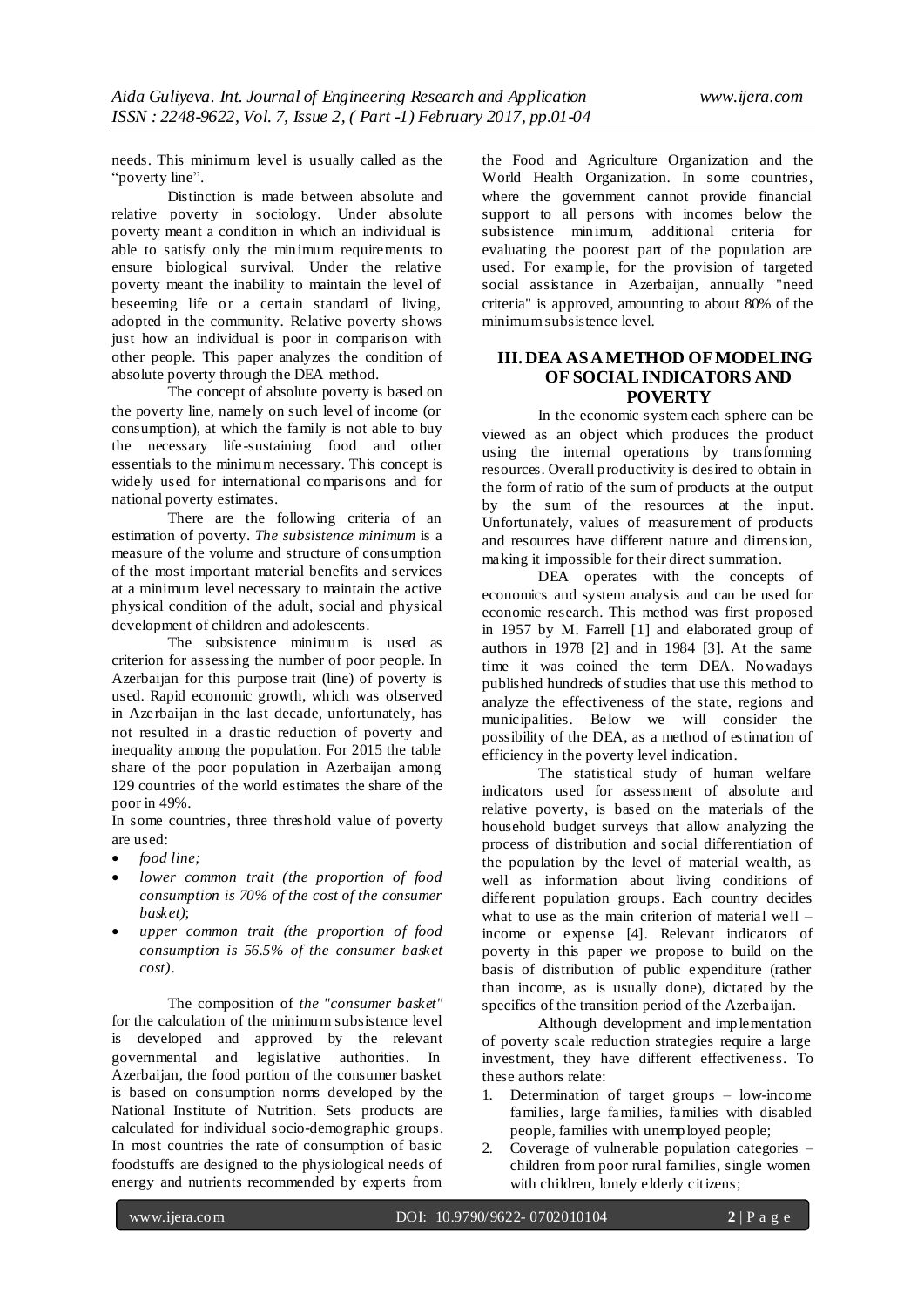Determination of such geographical subjects in which the acceleration of absolute poverty reduction is real. As an indicator of the level of poverty we consider the class

 $I(\omega(x), f(x)) = \int \omega(x) f(x) dx,$  (1)

with lower and upper bounds, respectively, 0 and *z0*, where  $f(x)$  – density function of the distribution of annual income per capita,  $z_0$  – the so-called "poverty" line" (the minimum subsistence level), and the weight function  $\omega(x)$  – continuous, differentiable, decreasing and convex downward on the interval [0, *z0*] function (these properties are determined by the natural assumption that the transfer of money from poor to less poor will lead to the increase of indicator value (1)) [5].

Poverty alleviation programs should cover national strategies, descriptions of macroeconomic, structural and social measures and definitions of the relevant external financing needs. Next, we examine the impact of program adoption on the change of poverty level, for example, targeted social support.

Let *S* - the amount allocated to the targeted social support for the poor population, is less than the amount of money that is needed for complete eradication of poverty [6]. And let  $\varphi(X^t, K_i, D_i, N_i/S)$  – function that specifies the distribution rule of the amount *S* with parameter  $X^t$  among population with expenditure per capita  $X^t < z_0$  (for example, it may be a function of distribution density of the amount *S* among the poor population), and  $f(X^t, K_i, D_i, N_i/\varphi, S)$  – the density distribution of the population by total expenditure per capita, resulting after realization of social assistance in accordance with rule  $\varphi(X^t, K_i, D_i, N_i/S)$ . With this value of the poverty level indicator in the above type changes, namely:

 $I(\omega(x), f(X^t | \varphi, S)) = \int \omega(x) f'(X^t, K_i, D_i, N_i | \varphi, S) dx.$  (2) System limitations specified in the following form

$$
\begin{cases}\nK_{i\min} \leq K_i(X^i) \leq K_{i\max} & i=1,...,k, \\
D_{i\min} \leq D_i(X^i) \leq D_{i\max} & i=1,...,d, \\
N_{i\min} \leq N_i(X^i) \leq N_{i\max} & i=1,...,n.\n\end{cases}
$$

where  $X<sup>t</sup>$  – vector, the components of which express the amount of money allocated for the targeted social support for the poor population during the period of time *t*;

 $\hat{i}$  – number of approaches used in the assessment of quality of life. This includes:

- longevity, measured by life expectancy at birth (for the minimum value 25 years are accepted, for the maximum – 85 years);
- the level of education, measured by the level of literacy of the adult population (from 0 to 100%) and the combined gross enrollment coefficient of education;

 living standards, measured by the size of GDP per capita at purchasing power parity in US dollars [7].

 $K_i$  – minimum social standards of consumption in a wide range. This includes:

- minimum wage and retirement pension at the level of the subsistence minimum;
- construction of wages, taking into account the need for maintenance for the child;
- the elimination of the state exploitation of skilled labor in the public sector in the form of monopoly price of their labor;
- the introduction of a minimum standard tax deduction at the level of the subsistence minimum of the employee and his dependents;
- ensuring of the availability for the population of consumer goods and socially significant services.

*D<sup>i</sup>* – minimum consumer basket (minimum set of food, nonfood goods and services necessary to maintain human health and ensure his activities);

 $N_i$  – subsistence level (the valuation of the consumer basket, plus mandatory payments and fees).

In the light of the researched problem we apply the DEA method to ensure that the question of poverty is fully taken into account in programs and to use the resources to support the efforts provided by the poverty reduction strategies more effectively. Technology model of factors conversion in activities of power structures in society in generated results intended to reduce the level of poverty is the starting point in the construction of program effectiveness assessment. Many ways and strategies intended to reduce the poverty level serve mathematically as the general description of poverty as a complex system of processes. The elements of this set are the ordered pairs (*x, y*) of combinations of the investments' vectors *x* and economic and social improvement's indicators *y* as results of programs. The vector *x*  specifies the minimum required set of food, housing, health care, education, transport, communications. Vector y indicates positive changes in:

- Socio-medical field (disability, old age, high level of disease);
- demography (single-parent families, a large number of dependents in the family);
- educational qualification area (lack of education, insufficient professional training);
- foreign policy (military conflicts, forced migration);
- regional-geographic policy (unequal development of regions).

Suppose we have a set of *l* relatively homogeneous *k* linkages, each of which has *I* inputs and *J* outputs, the above limitations affect their choice. At the federal level, costs are measured by budget expenditure in certain social areas, and the